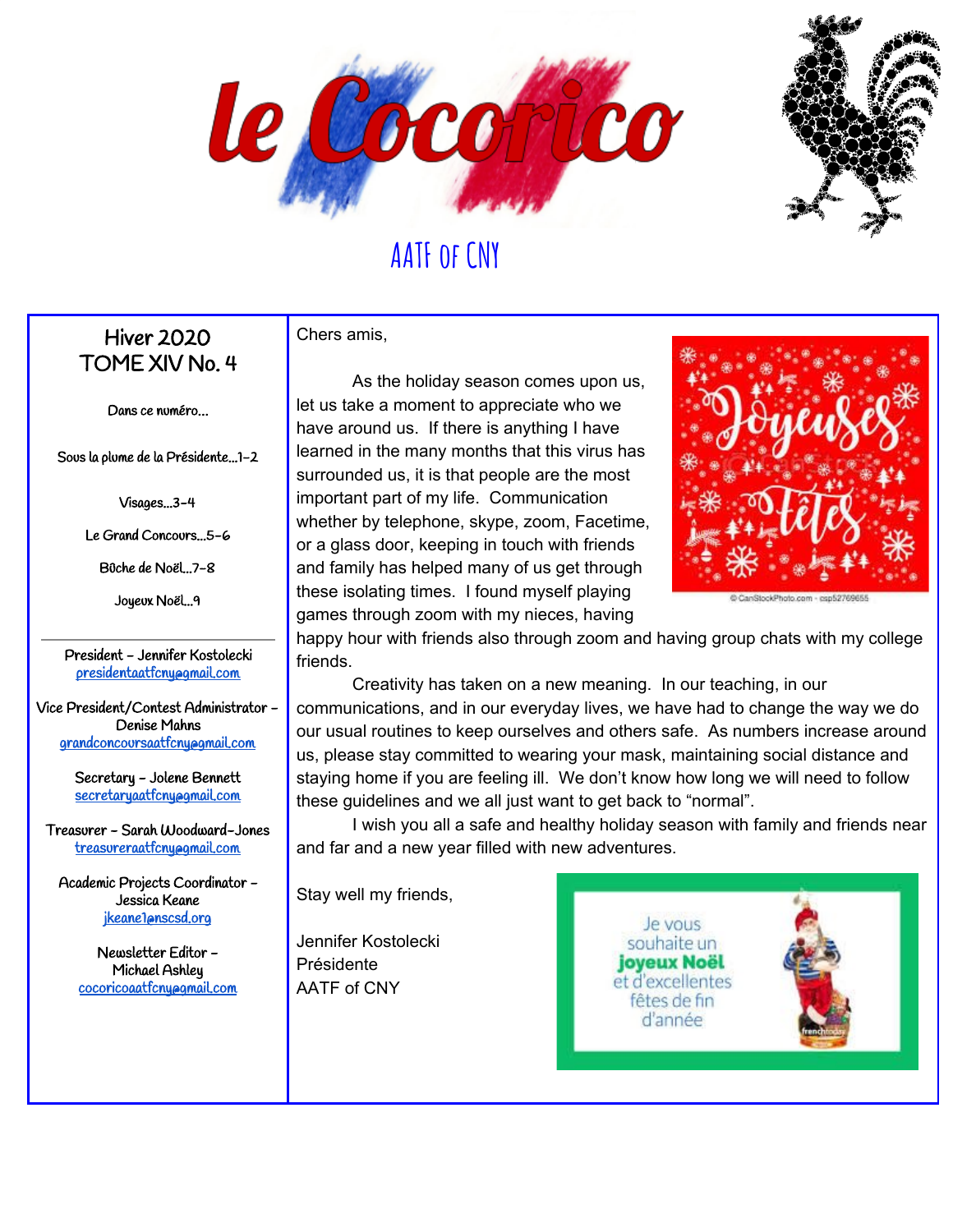



NEW WEBMASTER & SOCIAL MEDIA Coordinator: I would like to welcome **Kimberley Harter** to our Board of DIrectors as our new webmaster & social media coordinator. Kimberley comes to us as a retired French teacher from the Mexico Central School District, read more about her in *Visages*. We are excited to have her on our team and the new ideas that she will bring. If you have any suggestions for our webpage or something to add, please contact Kim at [webmasteraatfcny@gmail.com](mailto:webmasteraatfcny@gmail.com)

We also want to thank **Roseann Lorefice** for her many years of dedication as the webmaster for AATF of CNY. She started our webpage and has helped with the transition to our new webmaster. We cannot thank Roseann enough for all her hard work. Merci mille fois.

Looking for Webinars and Professional Development opportunities. Check out our sister organizations:

[NYSAFLT](https://nysaflt.org/)

[LECNY](https://sites.google.com/view/lecny/home)

[AATF](https://frenchteachers.org/resources/web-based-activities/)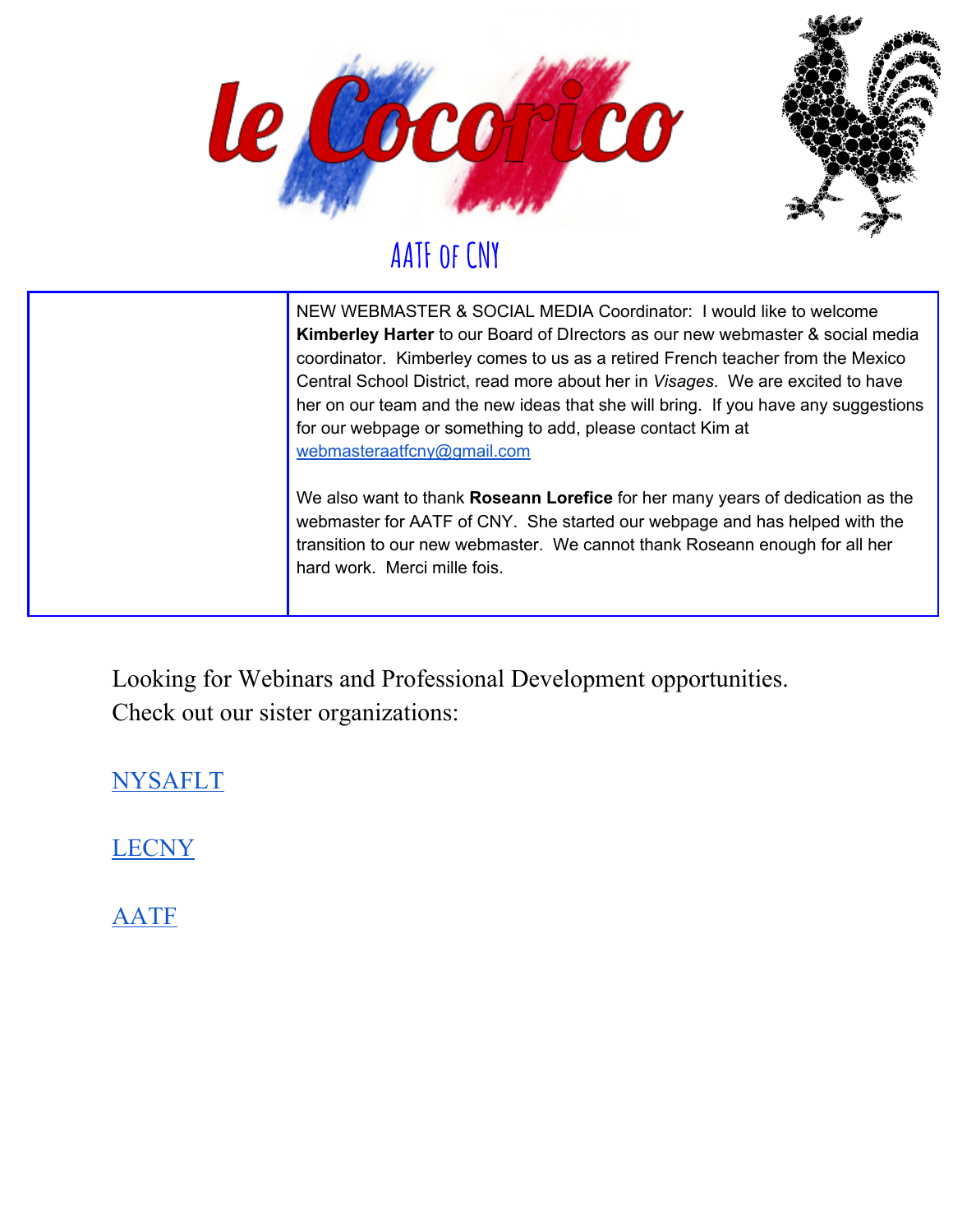



### Visages

To meet some of the great teachers in our area AATF chapter, we like to feature members in this newsletter to introduce them and to highlight their accomplishments to our members. In this issue, we have asked Kimberley Harter, our new Webmaster/Social Media Coordinator, to highlight herself to our readers.



My background - I am originally from the area. I attended APW High School, SUNY Potsdam, La Sorbonne in Paris, France and SUNY Oswego. I was a French instructor for 33 years, teaching all levels: 8th grade and French 1-5, French 4/201 and French 5/202 through SUNY Oswego. Among my numerous accomplishments, I was the French Club and French Honor Society Advisor for 30 years, travelling many times with students to Quebec and Europe, and the World Language Department Coordinator for Mexico Academy and Central Schools District. In addition, I was a Public Advocacy Member for NYSAFLT and Coordinator of the Seal of Biliteracy. I'm also very excited to be the newly elected AATF SHF Teacher Representative for 2021-2023. My favorite part about teaching French - I loved speaking French every day, singing and interacting with the students! I also loved

dressing up in costume frequently and celebrating National French Week and practicing French traditions in class.

My favorite club activity was designing our annual semi-formal dance (French themed). My favorite SHF activity was Mardi Gras Magic theme night (fundraiser for the local animal shelter)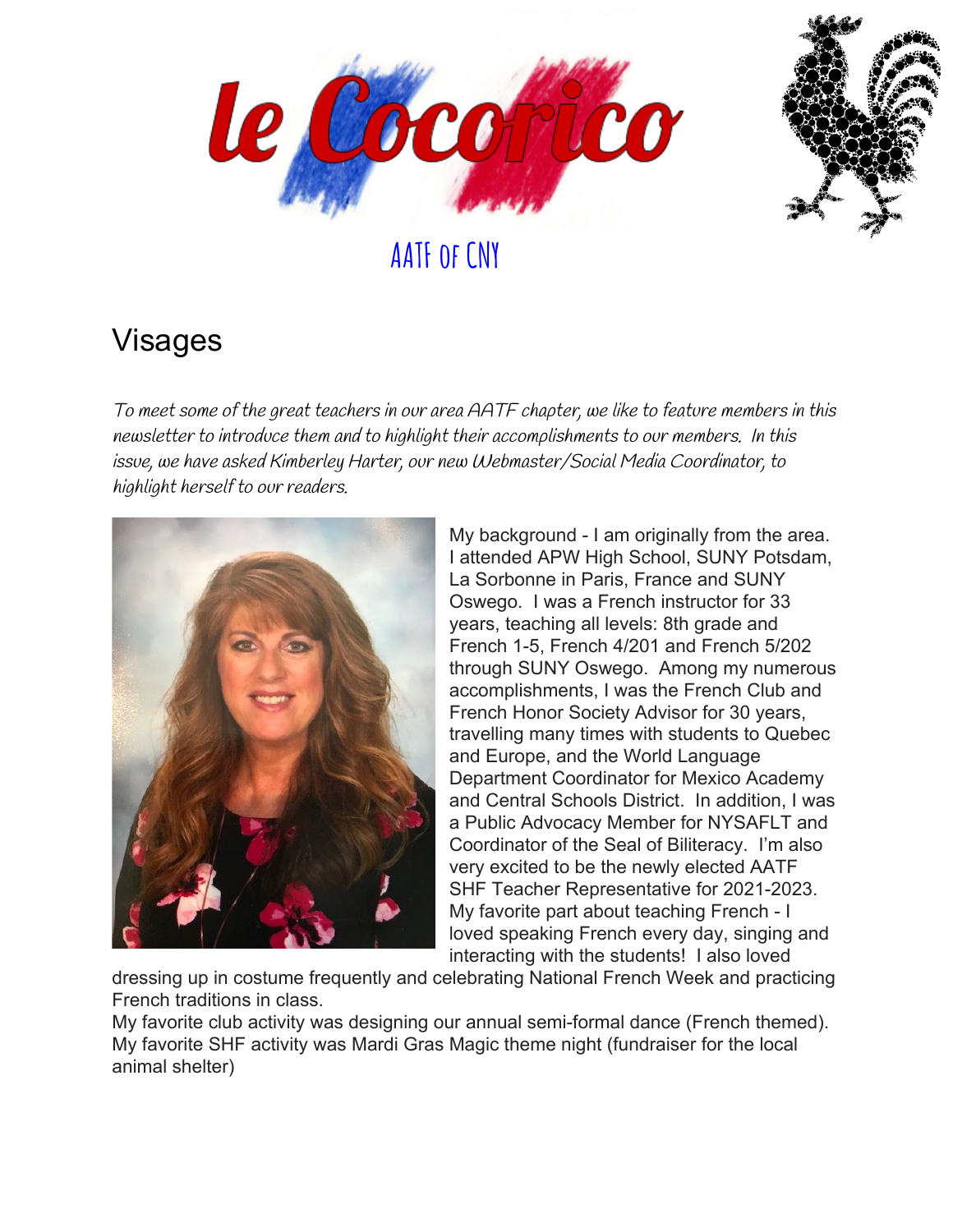



My favorite French city - Paris, I lived there during my Junior Year of college while I attended La Sorboone. I lived in "Le Quartier Latin." While studying abroad, I traveled to 10 countries!

My favorite dessert - Crème Brûlée, pastry - La religieuse

Some of my favorite movies - Julie and Julia, Le Fantome de l'Opera, French Kiss My favorite singer: Celine Dion (I've shook her hand twice!!)

My favorite French word - any FUN words to say such as "Je suis tout *raplapla!"* My favorite author: Danielle Steele (I collect her books)

Leisure time activities: I love to read, scrapbook, walk and swim, listen to music, attend live theater productions, and travel to French speaking places.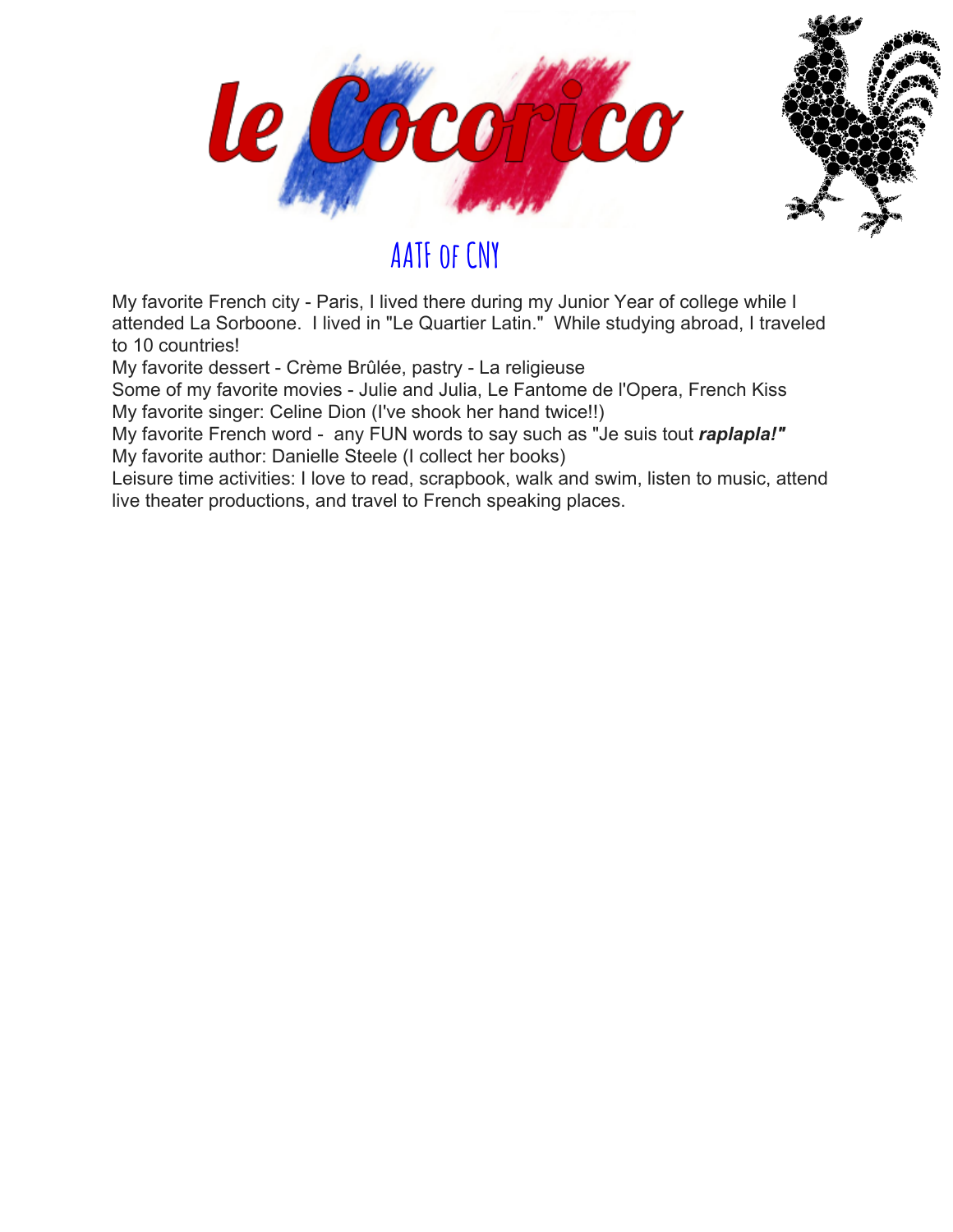



## Le Grand Concours 2021 - ordering available soon!

Like all of us, the National French Contest organizers hope that 2021 will be a better year than 2020. While we all hope that teaching and learning can be more "normal" in the spring, the Grand Concours is prepared for the unexpected. This year, the contest will once again be 100% online, with a virtual proctoring option that can be done in a fully remote model. There is no paper/pencil option this year.

The price remains unchanged, at \$4.00 per test for AATF members. Fifty cents of that price is returned to our AATF of CNY chapter and is used to purchase chapter prizes for the highest scorers at each level and to ship prizes to each teacher. In addition, the AATF of CNY provides certificates to each participant. There is no need to order paper certificates, as there is an extra cost associated with that at the national level. AATF of CNY will provide your certificates.

Ordering will be online at frenchcontest.org. Expect ordering information early in the new year. The 2021 dates of the National French Contest are as follows:

#### **FLES Contest: February 14-March 1, 2021**

(Please make note of February break when scheduling testing.) **Levels 01-5 Contest: February 17-March 31, 2021** (The AATF of CNY recommends testing during the first two weeks of March.)

The National French Contest is a test of students' listening, reading and grammar skills in French. The 2020 Contest is available for practice without ordering exams. Once an order is placed, students have access to all the previous online tests to practice. Feedback is instantaneous, as the previous tests are auto-graded.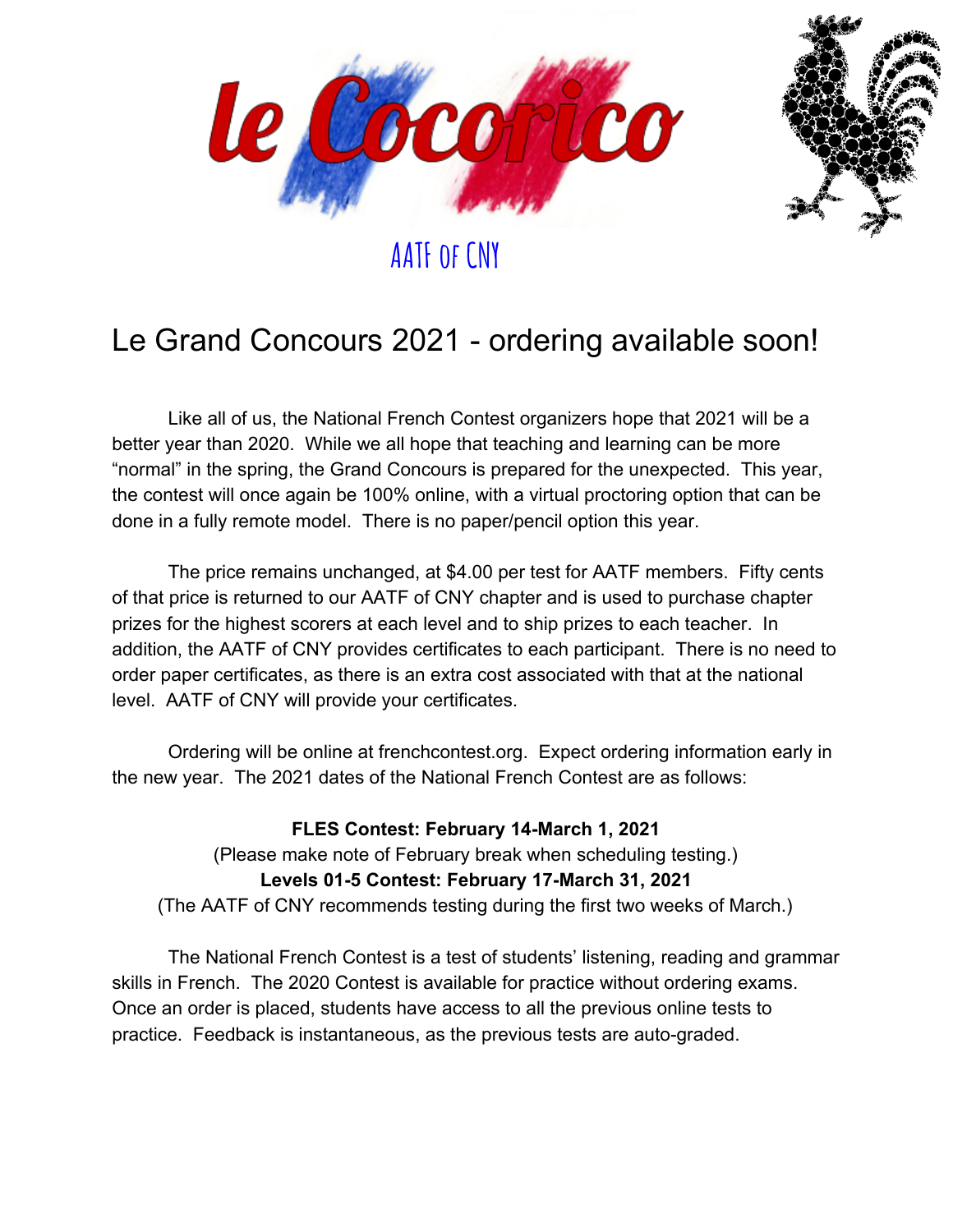



Testing typically takes one hour and can be split into two sections on different days. In 2021, Levels 4 and 5 will have 75 minutes total to complete the test. Additional time has been allotted to account for the more advanced listening selections.

Make sure that you have already renewed your AATF membership to take advantage of member pricing when ordering. Please contact [grandconcoursaatfcny@gmail.com](mailto:grandconcoursaatfcny@gmail.com) with any questions, and be on the look-out for more information in the weeks and months to come.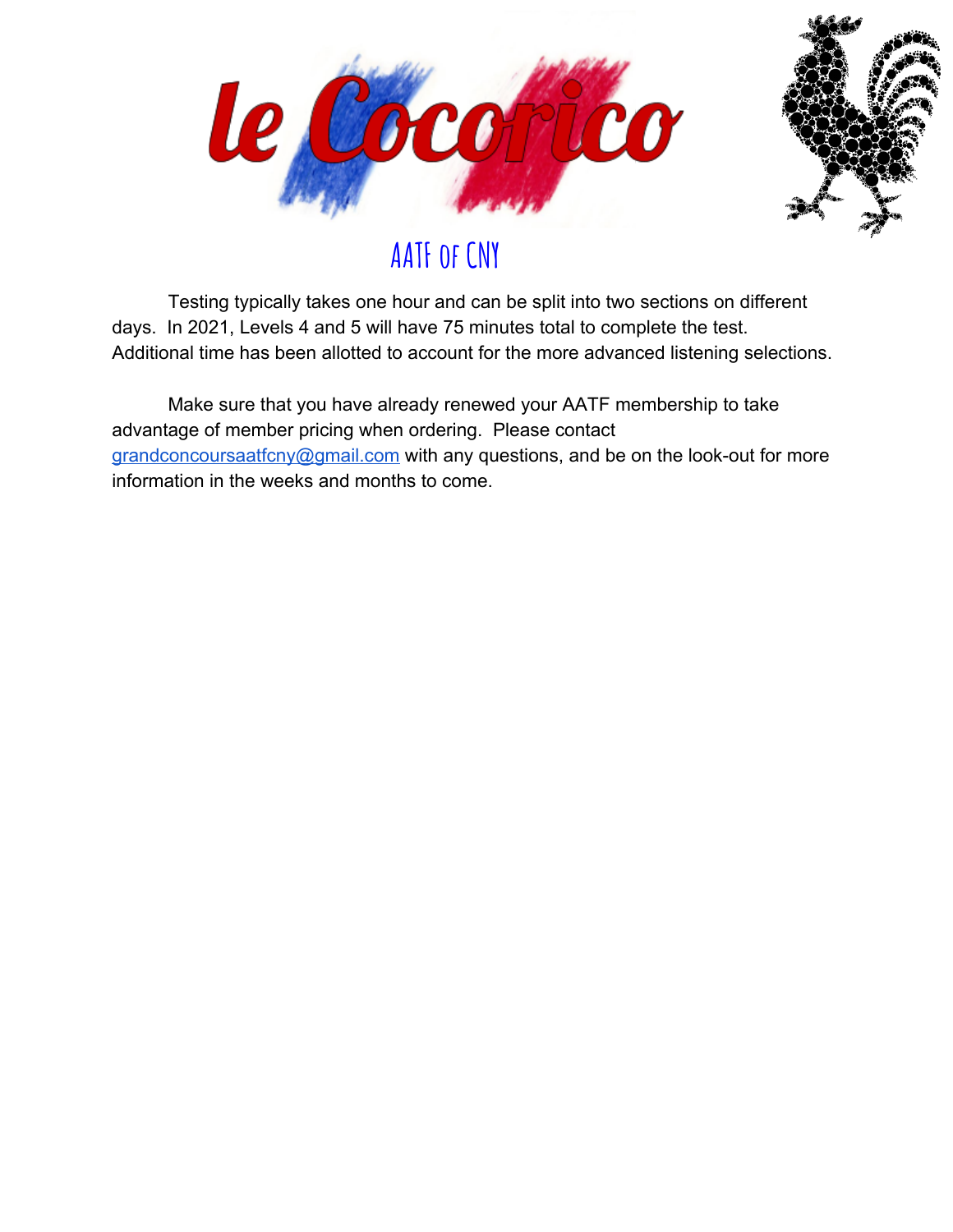



## **December Movie and Recipe**

### Bûche de Noël

Adapted from allrecipes.com.

This is a flourless, very chocolatey version of the classic French Yule log cake. The filling is enough to fill two bûches -- or to eat with a spoon after making the cake, as it is essentially chocolate whipped cream.

**Ingredients** For the filling: 2 cups heavy cream ½ cup confectioners' sugar ½ cup unsweetened cocoa powder 1 teaspoon vanilla extract

For the cake: 6 eggs, separated  $\frac{1}{2}$  cup and  $\frac{1}{4}$  cup white sugar (added separately) ⅓ cup unsweetened cocoa powder 1 ½ teaspoons vanilla extract

Chocolate frosting; confectioners' sugar for dusting; marzipan mushrooms optional

- 1.) Preheat the oven to 375 degrees F (190 C). Line a 10x15 inch jellyroll pan with parchment paper.
- 2.) Make the filling: In a large bowl, whip cream, ½ cup confectioners' sugar, ½ cup cocoa and 1 teaspoon vanilla until thick and stiff. Refrigerate.
- 3.) In a large bowl, use an electric mixer to beat egg yolks with  $\frac{1}{2}$  cup sugar until thick and pale. Add 1⁄3 cup cocoa and 1 1⁄2 teaspoons vanilla and mix until combined.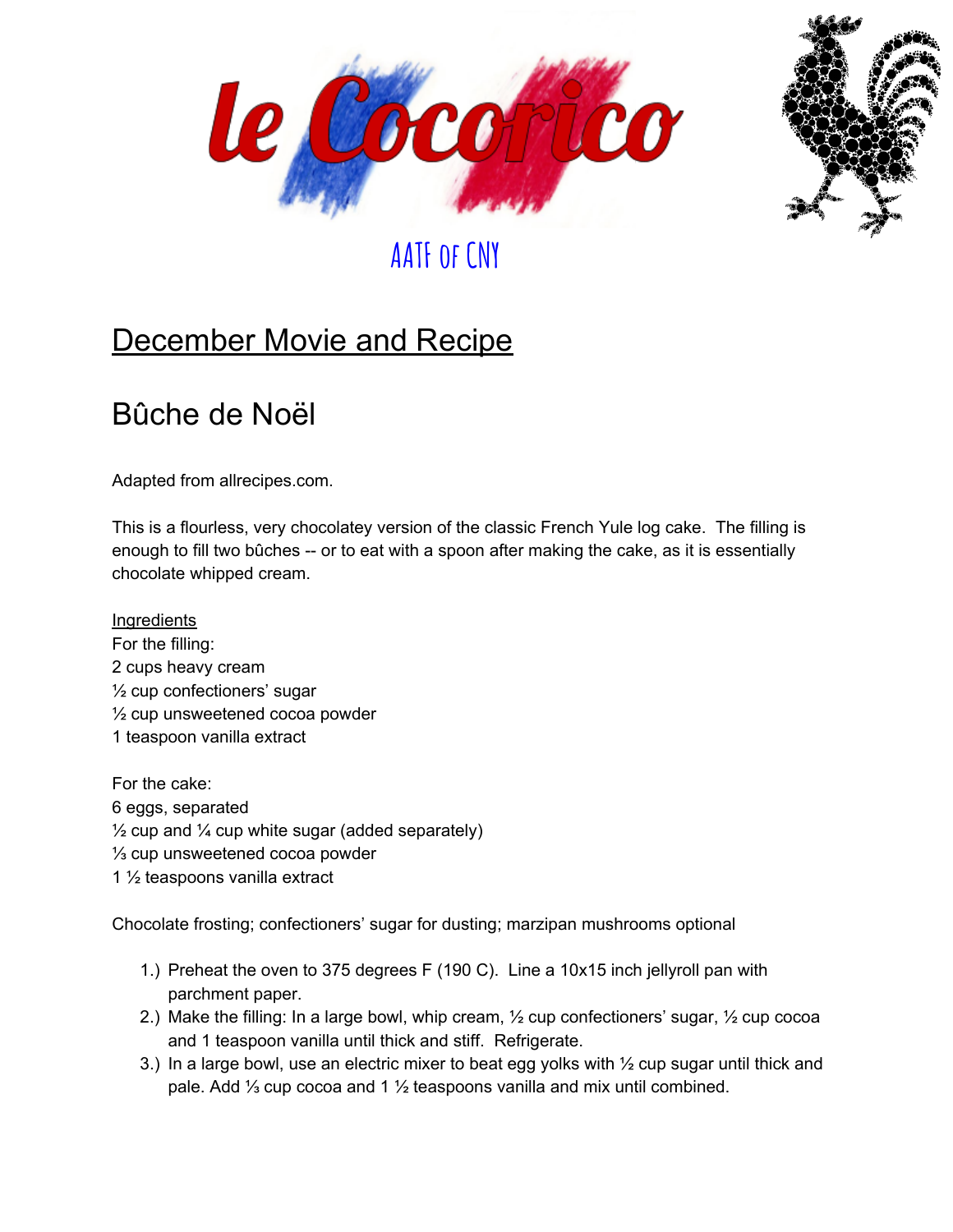



- 4.) In another bowl, with clean beaters, whip egg whites to soft peaks. Gradually add  $\frac{1}{4}$  cup of sugar, and beat until whites form stiff peaks.
- 5.) Immediately fold the yolk mixture into the egg whites.
- 6.) Spread the batter evenly in the prepared pan.
- 7.) Bake for 12-15 minutes, or until the cake springs back when lightly touched.
- 8.) Dust a clean cloth or dish towel with confectioners' sugar. Place on counter. Flip the jellyroll pan to turn the warm cake out onto the towel. Remove and discard parchment paper.
- 9.) Starting at the short edge of the cake, roll the cake up with the towel. Cool for 30 minutes.
- 10.) Unroll the cake and spread the filling to within one inch of the edge. Roll the cake back up with the filling inside. Place seam side down onto a serving plate. Frost with chocolate frosting to resemble bark or dust with confectioners' sugar "snow." Refrigerate before serving.